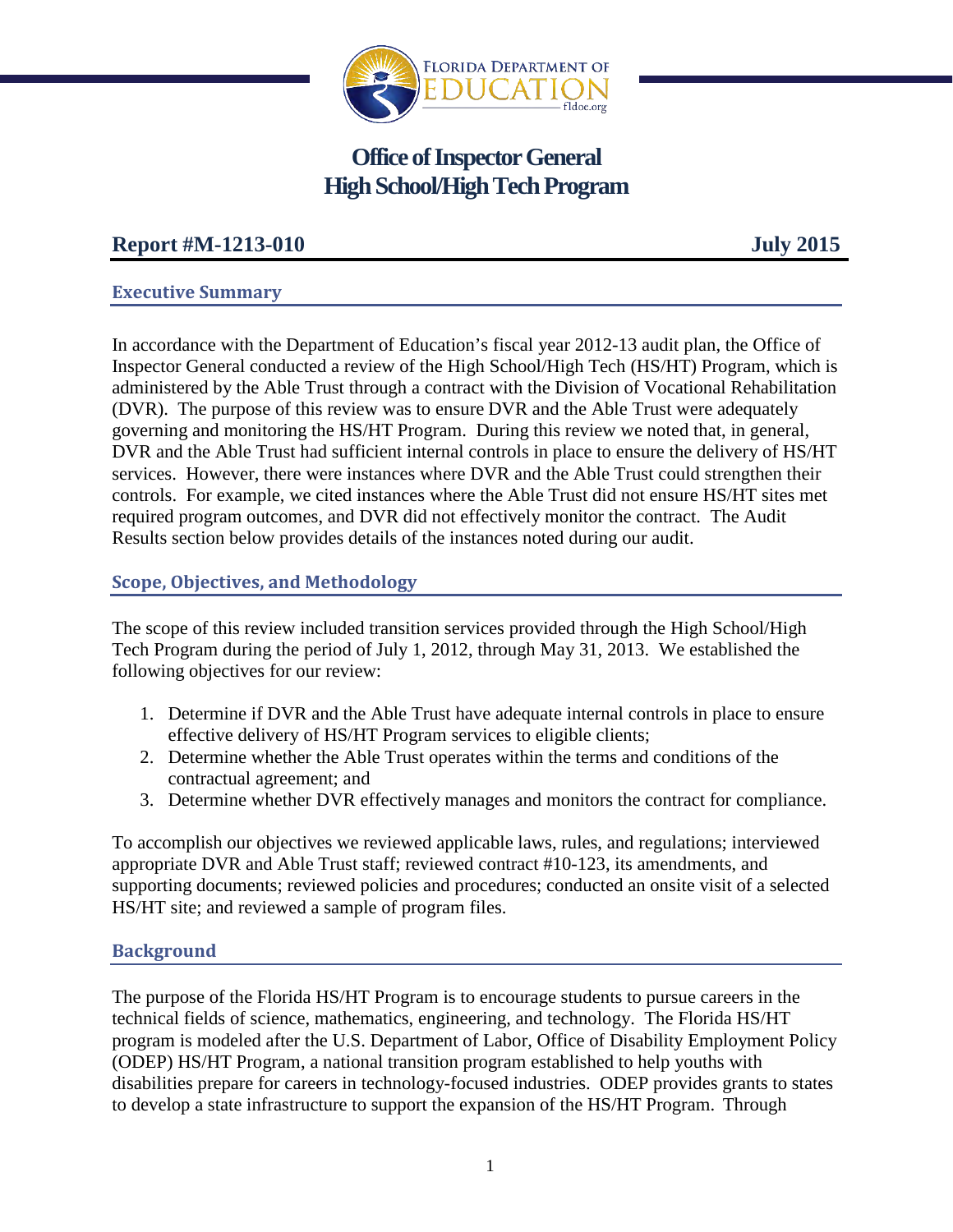research and consultation with the National Collaborative on Workforce and Disability for Youth, the key factors contributing to successful transition were identified and resulted in the development of the *Guideposts for Success* for transition-age youth. The five categories of *Guideposts for Success* are:

- 1. School-based preparatory experiences
- 2. Career preparation and work-based learning experiences
- 3. Youth development and leadership
- 4. Connecting activities
- 5. Family involvement and supports

In Florida, DVR contracts with the Able Trust to provide a source of funding for the continuation of the High School/High Tech program. The Able Trust is a public-private partnership foundation established by the Florida Legislature in 1990. Its mission is to be a key leader in providing Floridians with disabilities fair employment opportunities through fundraising, grant programs, public awareness, and education. The Able Trust youth programs provide career development and transition services to students with disabilities, helping to reduce the dropout rate and prepare young adults for life beyond high school. HS/HT participants are encouraged to set their sights on college and career in the fields of science, technology, engineering, or math. They take field trips to science and technology-related businesses and attractions and receive onthe-job experiences through job shadowing activities and internships.

DVR renewed its contract with the Able Trust effective July 1, 2012, with an end date of September 30, 2015. The contract allocated \$315,160 for fiscal year 2012-13. Contract #10-123 allows the Able Trust to issue memoranda of agreement (MOA) to HS/HT sites that continue to provide services. During the scope of this audit, the Able Trust entered into 17 MOAs with organizations for the administration of 35 HS/HT sites.

# **Audit Results**

During our review, we noted that the Able Trust is very committed to providing opportunities to Floridians with disabilities, particularly the youth participating in the High School/High Tech Program. The Able Trust staff go above and beyond in their administration of the program, visiting each site and providing technical assistance where needed. Although the Able Trust has adequate controls in place to ensure delivery of HS/HT services, there were a couple areas where they could provide additional technical assistance to some HS/HT sites.

## Finding 1: The Able Trust did not ensure HS/HT sites met required program outcomes.

Section IV.10 of the MOAs requires each HS/HT site to achieve a graduation rate of 80% of all seniors served within the grant year. Students graduate through standard diploma, special diploma, certification of completion, or GED.

Review of the participant enrollment lists and the final quarterly program reports revealed that two of the six sampled HS/HT program sites did not meet the 80% graduation rate requirement.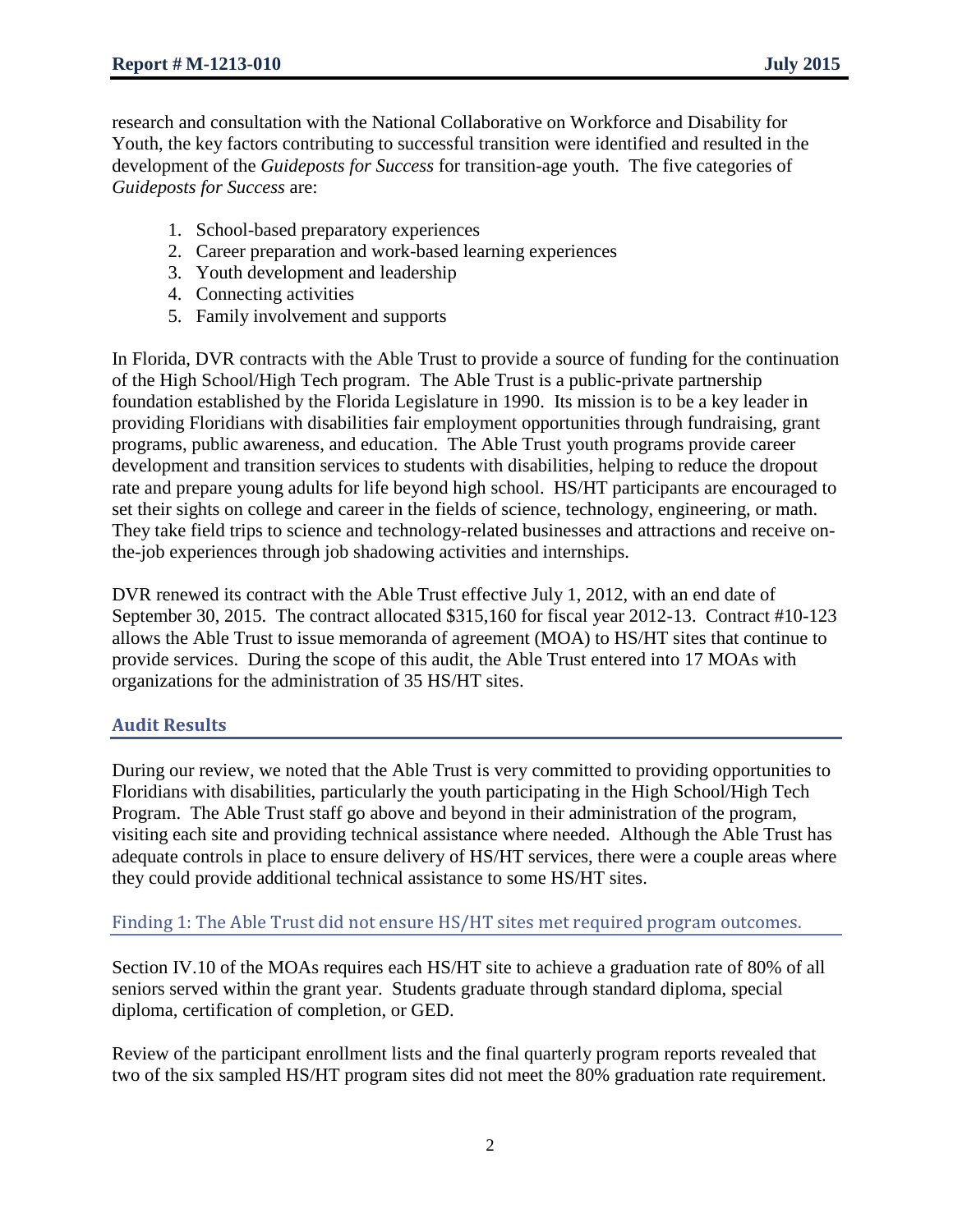Only three of the four seniors graduated (75%) in the Gadsden County HS/HT program, and only seven of the twelve seniors graduated (58%) in the Leon County HS/HT program.

By not meeting the 80% graduation rate, the sites are not meeting the needs of youth with disabilities transitioning from school to work. The low graduation rate could also indicate the HS/HT funds are not appropriately spent on assisting youths with disabilities prepare for careers in technology-focused industries.

Section IV.8 of the MOAs requires each HS/HT program site to provide "Internships for a minimum of 50% of Internship Eligible students on an annual basis, only two of which may be at the host organization of the HSHT site." Further, the MOAs specify that each internship must, at a minimum, be two weeks in duration and consist of 10 hours per week or more.

One of the six sampled HS/HT program sites did not provide internships for a minimum of 50% of internship eligible students. Only two of six students (33%) at the Marion County HS/HT site received internship placements. The HS/HT coordinator offered internship placement to an additional student, but he was unable to complete it due to health reasons.

The remaining sampled HS/HT sites met the internship placement requirement, although internships at two HS/HT sites did not meet the additional requirements. One of the five interns at the Leon HS/HT site did not meet the minimum requirement of two weeks in duration. The intern worked 30 hours for only one week. The HS/HT coordinator indicated that the internship was structured to accommodate the mentor, as the mentor felt the student would learn and retain more if he participated daily. The student's transportation also mandated that any day he came would need to be a full day.

Six of the seven interns at the Wakulla HS/HT site did not meet the minimum requirement of 10 hours per week. Four interns averaged seven hours per week, one intern averaged five hours per week, and one intern averaged less than two hours per week. The remaining intern did not meet the minimum requirement of two weeks in duration. The intern worked 13 hours for only one week.

The HS/HT coordinator indicated the shorter workweeks for the four interns averaging seven hours per week were the result of the students receiving an extended lunch period. The students recorded their lunchtime as a break, when in fact they stayed with the students who they were working with, and the supervisor considered that time as a "working lunch." The student who averaged five hours per week relied on another employee to provide transportation, and she was called in early several times during their internship. On those days, the student was picked up later than originally scheduled. The intern who averaged less than two hours per week did not find the internship to be a good match for her as she became overstimulated with her work. It was mutually agreed that she would reduce her work hours.

By not providing internships for 50% of internship eligible students and not meeting the minimum standards for duration and hours, the sites may not be adequately preparing the students for the transition from school to work. This could result in DVR paying for services not provided in accordance with the contract.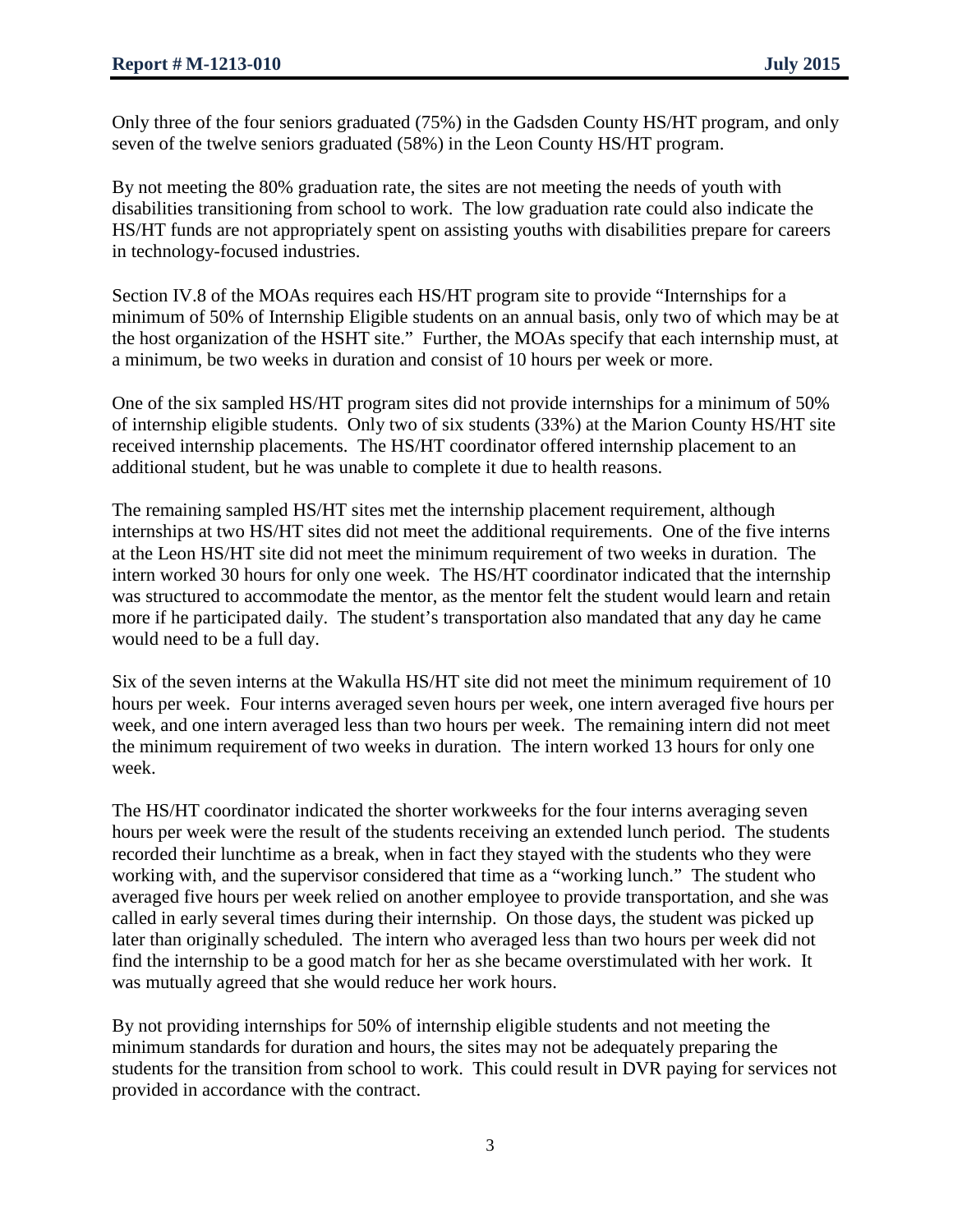#### *Recommendation*

We recommend the Able Trust ensure HS/HT sites are achieving the required graduation rates and internship requirements per the MOAs in an effort to prepare students with disabilities for careers in technology-focused industries.

#### *Able Trust Management Response*

#### Graduation Requirement

The fiscal year 2013 MOA between the Able Trust and the HSHT sites indicates a graduation requirement of 80% of all seniors served within the grant year. As participation in the program is voluntary, during the course of a school year students may exit the HSHT program after enrollment for a variety of reasons (most common of which is a move from the servicing county). If a student leaves the HSHT program prior to completion of his/her senior year, the graduation is out of the program's control and therefore not applicable to the graduation computation. Both sites indicated as not achieving the graduation requirement had seniors leave the program prior to the end of the school year. Leon had five seniors exit and Gadsden had one senior exit. No seniors considered active in the program at the end of the school year dropped out or were dismissed from school without a diploma. Recalculation of the graduation rate based on this data results in a 100% graduation rate for both the Leon and Gadsden HSHT sites. As a result of this audit finding, the MOA will be modified to read:

*The Organization will provide a graduation rate of 80% of all active, enrolled seniors.*

#### Internship Requirements

The MOA internship requirements include 10 minimum hours per week and a minimum duration of two weeks. In all but one instance between the two programs cited in the report, students worked over the minimum number of hours required for an internship (20) either by spreading the internship over the course of 3 weeks or condensing into a one-week period. As noted, each occurrence was to accommodate the needs of the internship site or transportation restrictions of the student. As a result, the Able Trust will include the following statement in the MOA to account for such cases:

*Exceptions to the internship standards may be granted based on individual and/or extenuating circumstances with prior approval of the Foundation.* 

The Able Trust is providing targeted technical assistance to those sites who do not meet their internship goals including a plan of action to provide increased internship opportunities in FY 16. Formal performance improvement plans will be required for those sites not attaining internship goals for two consecutive years.

#### Finding 2: DVR did not effectively monitor the contract

Amendment 4 to contract #10-123 states, "DOE/DVR will review performance and conduct monitoring activities in accordance with the monitoring plan established for this Agreement."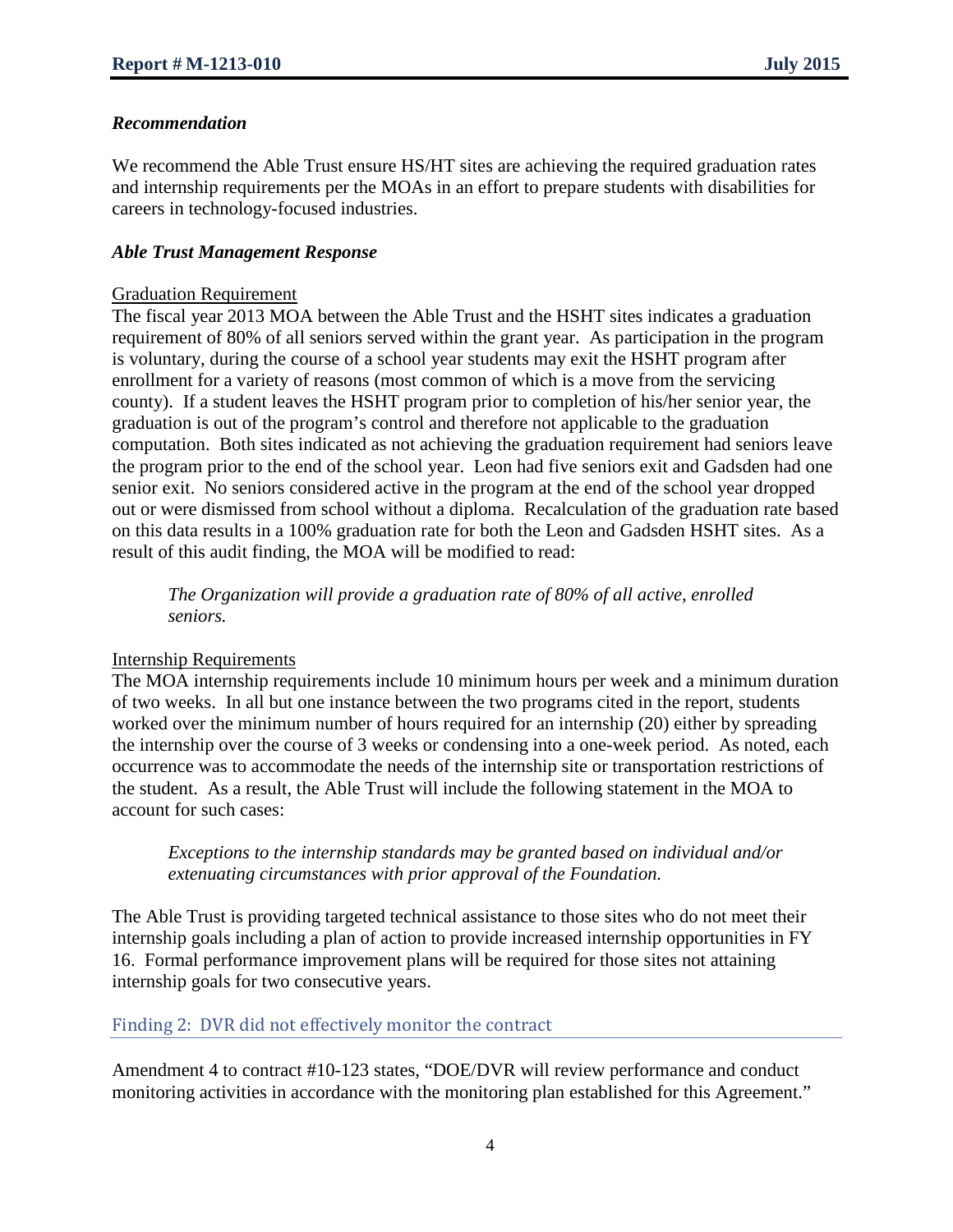The DVR contract manager developed a monitoring plan based on a risk level of medium for this contract. The monitoring plan required an on-site monitoring to be conducted at least once during the term of the contract.

The current contract covers the period of July 1, 2012, through September 30, 2015. The DVR contract manager had not conducted any monitoring site visits to the Able Trust at the time of this review.

Attachment A, section I.F.7 of the contract requires DVR to "review and approve as appropriate, each of the Recipient's HS/HT local site MOA(s) prior to issuance and/or execution." DVR did not document review and approval of the MOAs prior to issuance.

The Able Trust sent an initial MOA to the contract manager for review and followed up with a disc containing all executed MOAs. The DVR contract manager indicated she reviews MOAs each year by comparing them to the previous years' MOAs, but does not have a form or tool to document the review of the MOAs. There was no official notification sent to the Able Trust regarding approval.

The absence of documented monitoring activities hinders DVR's ability to ensure contractors are satisfactorily meeting the performance requirements of their contracts. If DVR does not appropriately review and monitor the contract, they could pay for incomplete or inadequate services.

#### *Recommendation*

We recommend DVR enhance its policies and procedures to ensure they effectively monitor contracts and appropriately document monitoring and review activities.

#### *DVR Management Response*

Concur. Desk procedures will be written for managing the Able Trust High School/High Tech contract. These procedures will include ensuring the contract is monitored in accordance with its formal monitoring plan and documenting such activities.

## **Closing Comments**

The Office of the Inspector General would like to recognize and acknowledge the Division of Vocational Rehabilitation and the Able Trust for their assistance during the course of this audit. Our fieldwork was facilitated by the cooperation and assistance extended by all personnel involved.